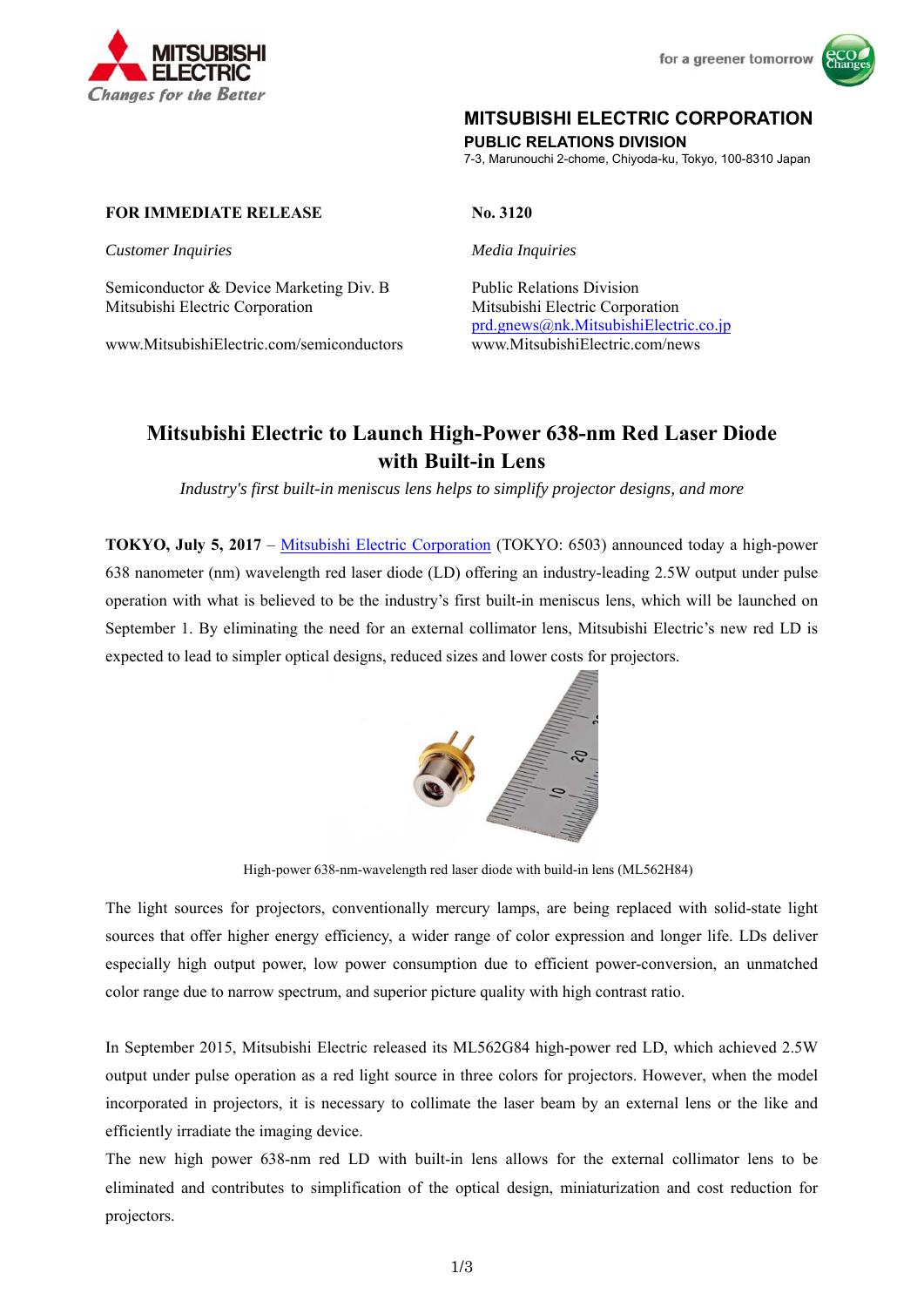#### **Product Features**

## *1) Simplifies projector design, etc. thanks to industry's first built-in meniscus lens*

- Original built-in meniscus lens collimates the laser beam and reduces spread to about 1/700th
- Eliminates the need for an external collimator lens and contributes to simpler optical designs, reduced sizes and lower costs for projectors

## *2) Industry-leading 2.5 W output power under pulse operation*

- Collimates 98 percent or more of the laser beam and achieves an unmatched 2.5 W output under pulse operation, equal to that of conventional products with built-in lenses
- High-luminosity 638-nm laser light and 2.5W output under pulse operation produce 120 lumens per LD
- Unmatched operating temperature range of 0 to 45 degrees Celsius at 2.5 W pulse operation, thanks to a large 9.0-mm-diameter transistor-outline can (TO-CAN) package with excellent heat dissipation

|                            | Specification                                                                                                                                   |  |  |  |
|----------------------------|-------------------------------------------------------------------------------------------------------------------------------------------------|--|--|--|
| Model number               | ML562H84                                                                                                                                        |  |  |  |
| Lasing mode                | Lateral multi-mode                                                                                                                              |  |  |  |
| Threshold current          | 780mA (T <sub>C</sub> = 25 <sup>o</sup> C, Pulse duty ratio = 30%)                                                                              |  |  |  |
| Pulse peak output power    | 2.5 W (T <sub>C</sub> = 25 °C, Iop = 2.8 A, Pulse duty ratio = 30%)                                                                             |  |  |  |
| Operating voltage          | 2.4 V (T <sub>C</sub> = 25 °C, Iop = 2.8 A, Pulse duty ratio = 30%)                                                                             |  |  |  |
| Divergence angle           | $3.6^{\circ}$ (perpendicular), $0.5^{\circ}$ (parallel)<br>$(TC= 25 °C, Iop = 2.8A, Pulse duty ratio = 30%)$                                    |  |  |  |
| Wavelength                 | 638 nm (T <sub>C</sub> = 25°C, Iop = 2.8 A, Pulse duty ratio = 30%)                                                                             |  |  |  |
| Operating case temperature | $T_c = 0$ °C to 45°C (Po = 2.5W, Pulse duty ratio = 30%)<br>$T_c = 45^{\circ}$ C to 55 <sup>o</sup> C (Po $\geq 1.9W$ , Pulse duty ratio = 30%) |  |  |  |
| Package                    | $\varphi$ 9.0 mm TO-CAN with built-in lens                                                                                                      |  |  |  |

### **Main Specifications**

Notes:

T<sub>C</sub>: case temperature

Iop: operation current (under pulse operation)

Po: output power (under pulse operation)

## **Line-up of High-power Red LDs for Projector**

| Model number    | Wavelength        | Drive type   | Peak output<br>power | Built-in lens | Package       |
|-----------------|-------------------|--------------|----------------------|---------------|---------------|
| <b>ML562H84</b> | 638nm             |              |                      | ves           |               |
| ML562G84        |                   | <b>Pulse</b> | 2.5W                 |               | φ9.0mm TO-CAN |
| ML562G85        | 639nm             | CW           | 2.1W                 | none          |               |
| ML501P73        | 638nm             | Pulse        | 1.0W                 |               | φ5.6mm TO-CAN |
| ML520G73        | 638 <sub>nm</sub> | CW           | 0.42W                |               |               |

CW: continuous wave

## **Environmental Awareness**

This product is compliant with the Restriction of the Use of Certain Hazardous Substances in Electrical and Electronic Equipment (RoHS) directive 2011/65/EU.